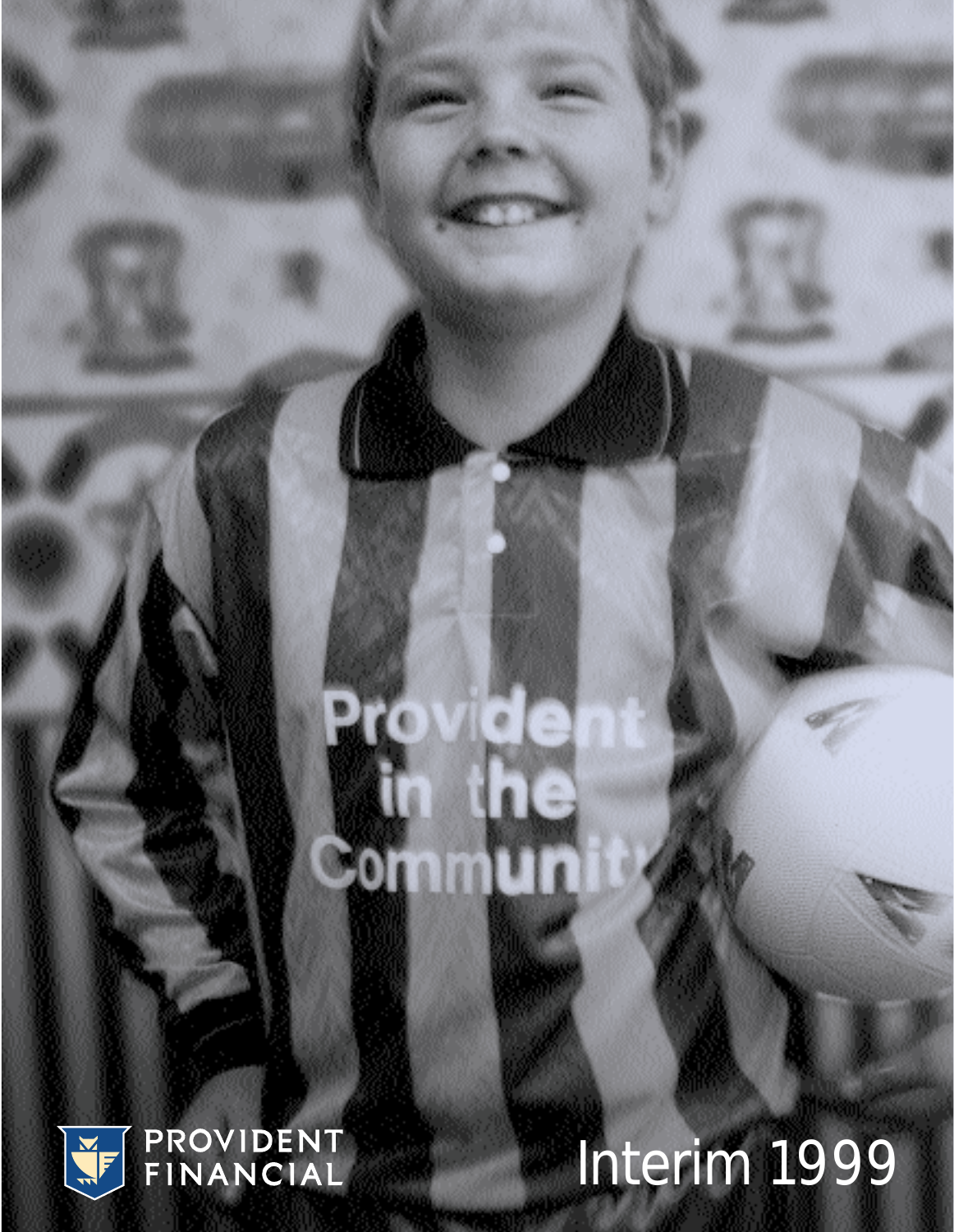#### **Contents**

| Half-year highlights<br>Half-year report<br>Financial information<br>Notes to the financial | 1<br>$\overline{\mathbf{c}}$<br>$\boldsymbol{\Lambda}$ |
|---------------------------------------------------------------------------------------------|--------------------------------------------------------|
| information                                                                                 |                                                        |
| Independent review report<br>Shareholder information                                        | 11<br>12                                               |

Provident Financial is a financial services group in two areas:

## **HOME CREDIT INSURANCE**

**UK home credit**

**20** households in Britain

## 

**Insurance** motor policyholders up to

**550,000**



**UK home credit**

**1.5m**

**International home credit**  Significant expansion in Central Europe

| Poland | <b>Czech Republic</b> |
|--------|-----------------------|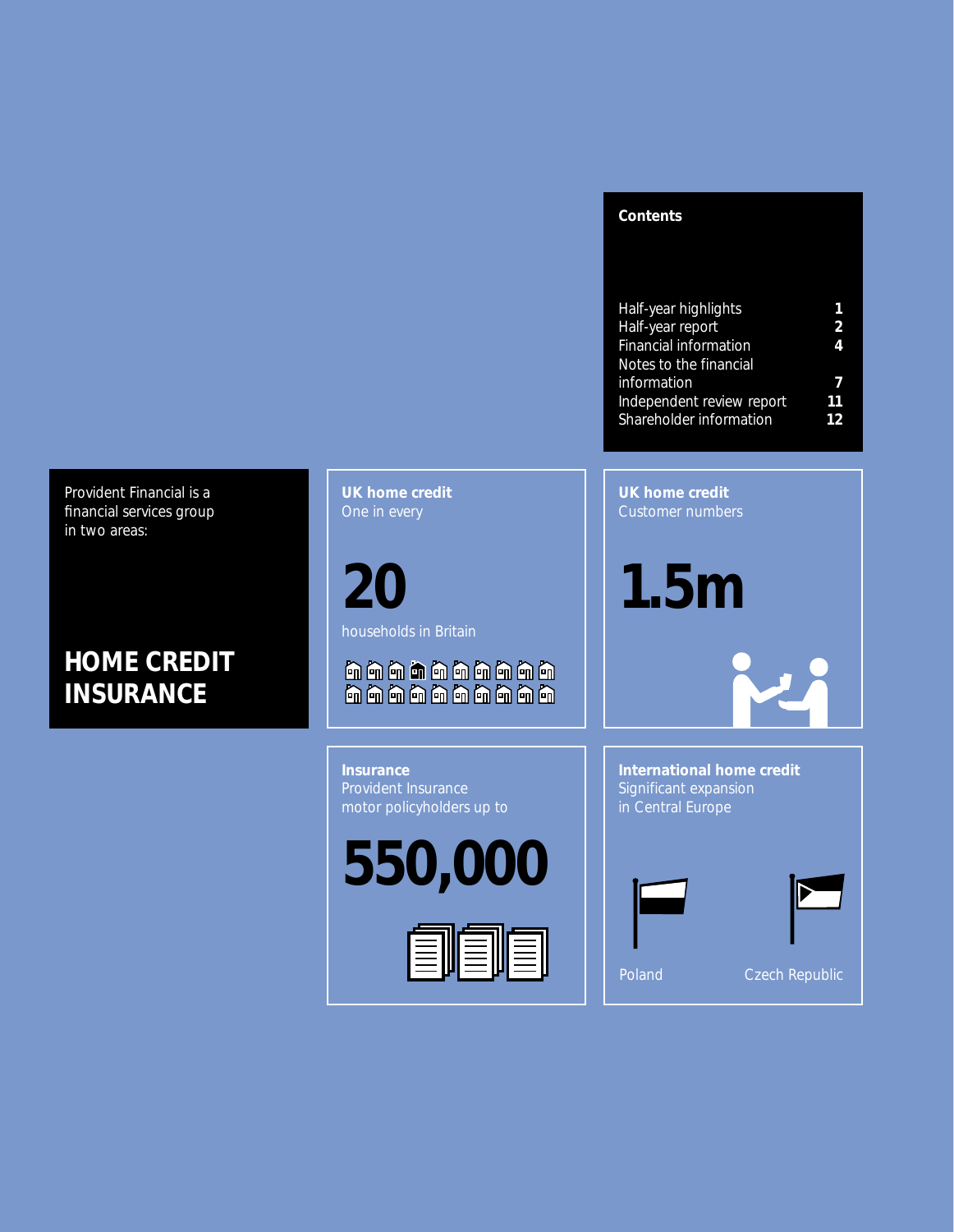## **HALF-YEAR HIGHLIGHTS**

Profit before tax on a like-for-like basis up 9.8% to **£63.6m** Earnings per share up by 10.9% to **17.7p** Interim dividend increased by 11.2% to **9.9p** Growth of 5.5% in UK home credit customers Rapid progress in Central Europe Insurance division profits up 43.7%

"We continue with our growth strategy for UK home credit with more agents recruiting more customers.

Internationally, we are continuing our significant expansion of home credit in the Czech Republic and Poland.

We expect that the international operations will in due course form a significant part of our home credit business.

Our motor insurance operations continue to benefit from a well-focused strategy and the general increase in market premiums. They are on course for a very good year.

Overall, your board remains confident of a good result for the year."

**John van Kuffeler Chairman 29 July 1999**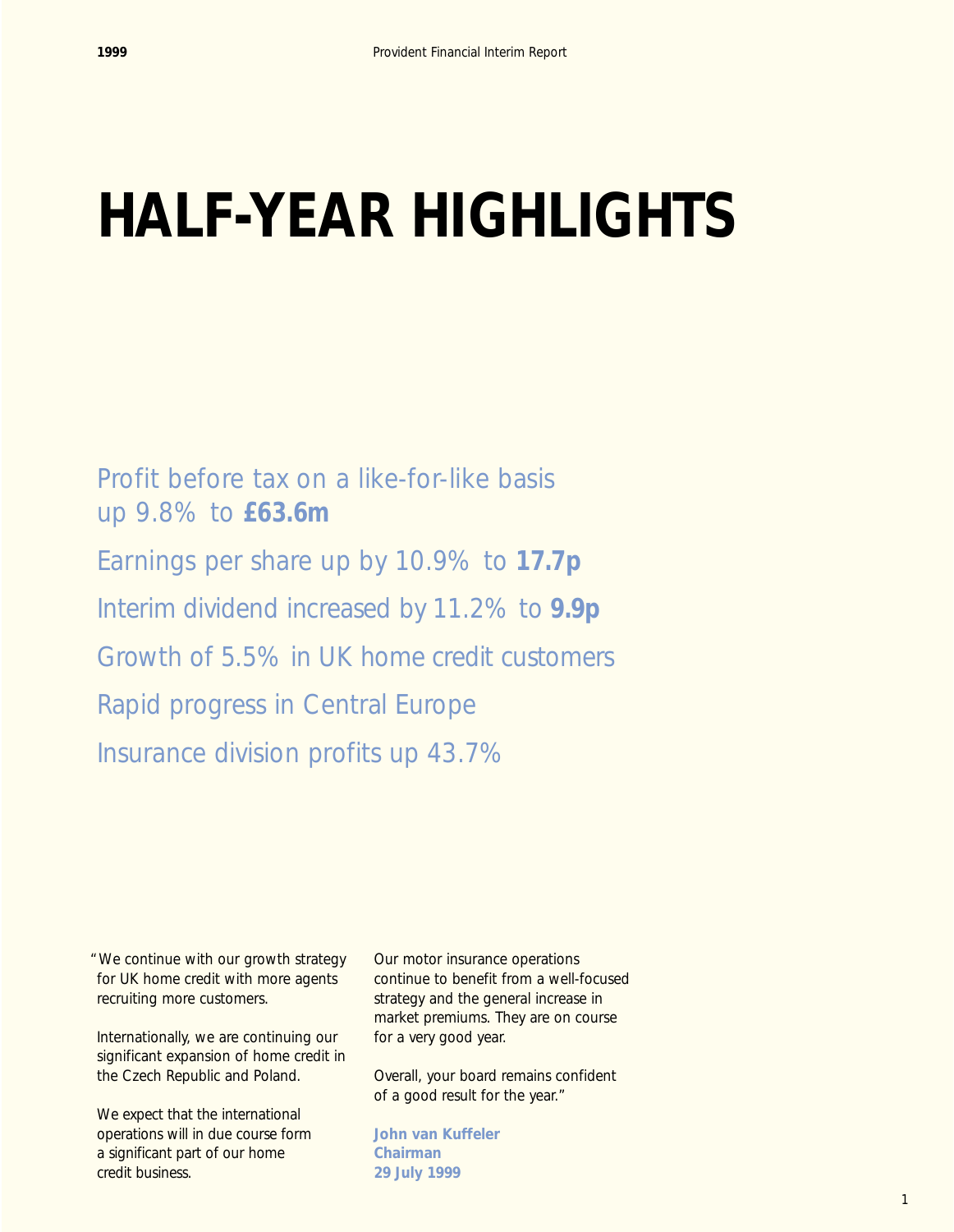## **HALF-YEAR REPORT**



John van Kuffeler Chairman

The board is pleased to announce good results for the first half of 1999. Pre-tax profits on a like-for-like basis, after adjusting for the effect of last year's return of capital to shareholders, increased by 9.8 per cent to £63.6m. Earnings per share increased by 10.9 per cent to 17.70p (1998 first half 15.96p). The interim dividend has been increased by 11.2 per cent to 9.9p (1998 first half 8.9p). These results are particularly encouraging in the light of the investment of £4.2m (1998 first half £1.7m) in start-up losses, principally in building up our business in Central Europe.

#### **Operations**

The demand for UK home credit remains strong, with customers continuing to value small loans, delivered to and collected weekly, in cash, from their homes. We have continued to see steady progress in the key growth drivers of our business, with the number of agents up by 6.3 per cent to 11,433 and the number of customers up by 5.5 per cent to 1,496,000. The growth in credit issued was more modest at 4.1 per cent, reflecting caution in our lending in the early months of the year after a very strong and late Christmas peak and also low growth in consumer spending during a quiet period for the UK economy. However, after growth of only 1.9 per cent in the first four months of the year, the growth in credit issued in May was 6.9 per cent and June 8.0 per cent, an improvement which has been sustained in July.

As expected, the trend of higher bad debt levels has continued. This reflects our growth strategy with some inexperience amongst our agents and a higher proportion of new customers after a period of high recruitment and strong growth, as well as the effects of increased economic uncertainty for our customers. Accordingly, the bad debt charge is now running at an annualised rate of 7.8 per cent of credit issued (1998 full year 6.9 per cent). In support of our growth strategy we are increasing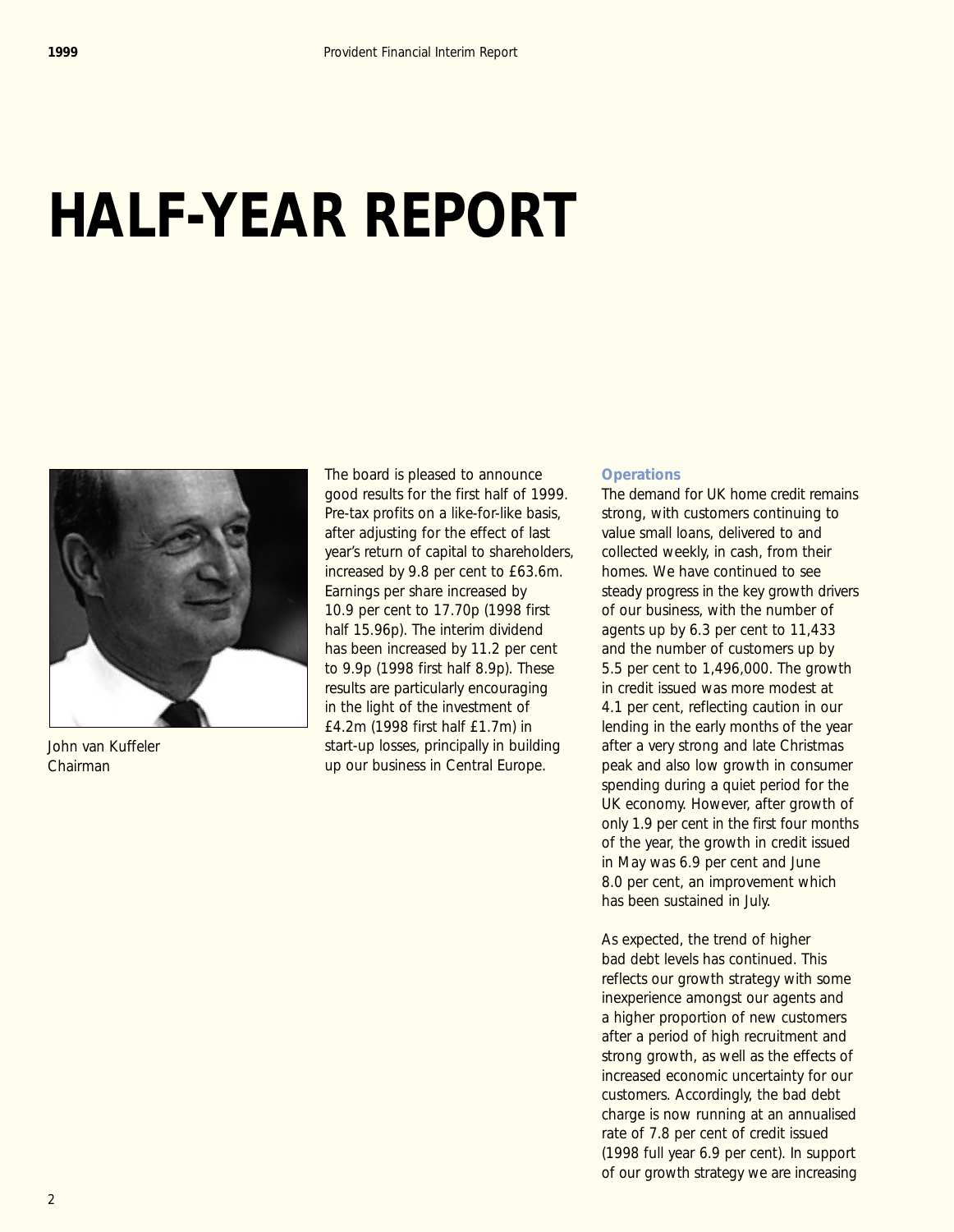We are successful because we care for our customers.

Because we care for our customers, we lend responsibly.

Because we lend responsibly, we get our money back.

Because we get our money back, we are successful.

the strength of our field force to manage better the increased number of agents and to enhance our control of bad debts. The overall result for UK home credit is a creditable increase in like-forlike profits of 8.1 per cent.

International home credit in Central Europe has progressed rapidly according to plan. From a base of 15,000 customers and just over 400 agents at the beginning of the year, at the end of June we had 57,000 customers served by 1,730 agents from 15 offices in Poland and the Czech Republic. Home credit has been readily accepted by our new customers with credit issued in the first six months growing to a sterling equivalent of £7.5m and bad debt levels lower than those in the UK. We have proved that our approach to providing home credit can be successfully introduced in these markets and that we can reliably collect the money we lend.

For some years now, our strategy in the insurance division has been to focus on our specialist segments of the motor insurance market – non-comprehensive insurance, older cars and women drivers – maintaining adequate returns on capital and retaining the flexibility of our distribution – selling face-to-face through brokers, as well as directly over the telephone.

Profit before tax up to **£63.6m** an man man முயம்மா

Our strategy continues to be successful with profits increasing by 43.7 per cent to £11.5m whilst gross written premiums increased by 28.3 per cent. Our competitors have continued to raise their premiums, at an annualised rate of about 15 per cent. Provident Insurance has followed this trend, allowing it to grow its number of motor policyholders by 10.7 per cent to 550,000 whilst improving its margins.

#### **Prospects**

We continue with our growth strategy for UK home credit with more agents recruiting more customers and we will invest further in our field force to support agents better and to enhance our control of bad debts. This will take time to show benefit and so we expect some increase in the bad debt ratio in the second half of the year.

Internationally, we are continuing our significant expansion of home credit in the Czech Republic and Poland. We have young, well-qualified and highly motivated teams of local employees who are running and building the business. We invested £4.7m last year, mainly in start-up losses in the two countries, and we are doubling that this year. This is the peak year of our investment and we are on course to move into profit internationally in 2002. We expect that the international operations will in due course form



a significant part of our home credit business.

Our motor insurance operations continue to benefit from a well-focused strategy and the general increase in market premiums. They are on course for a very good year.

Overall, your board remains confident of a good result for the year.

John van Kuffeler Chairman 29 July 1999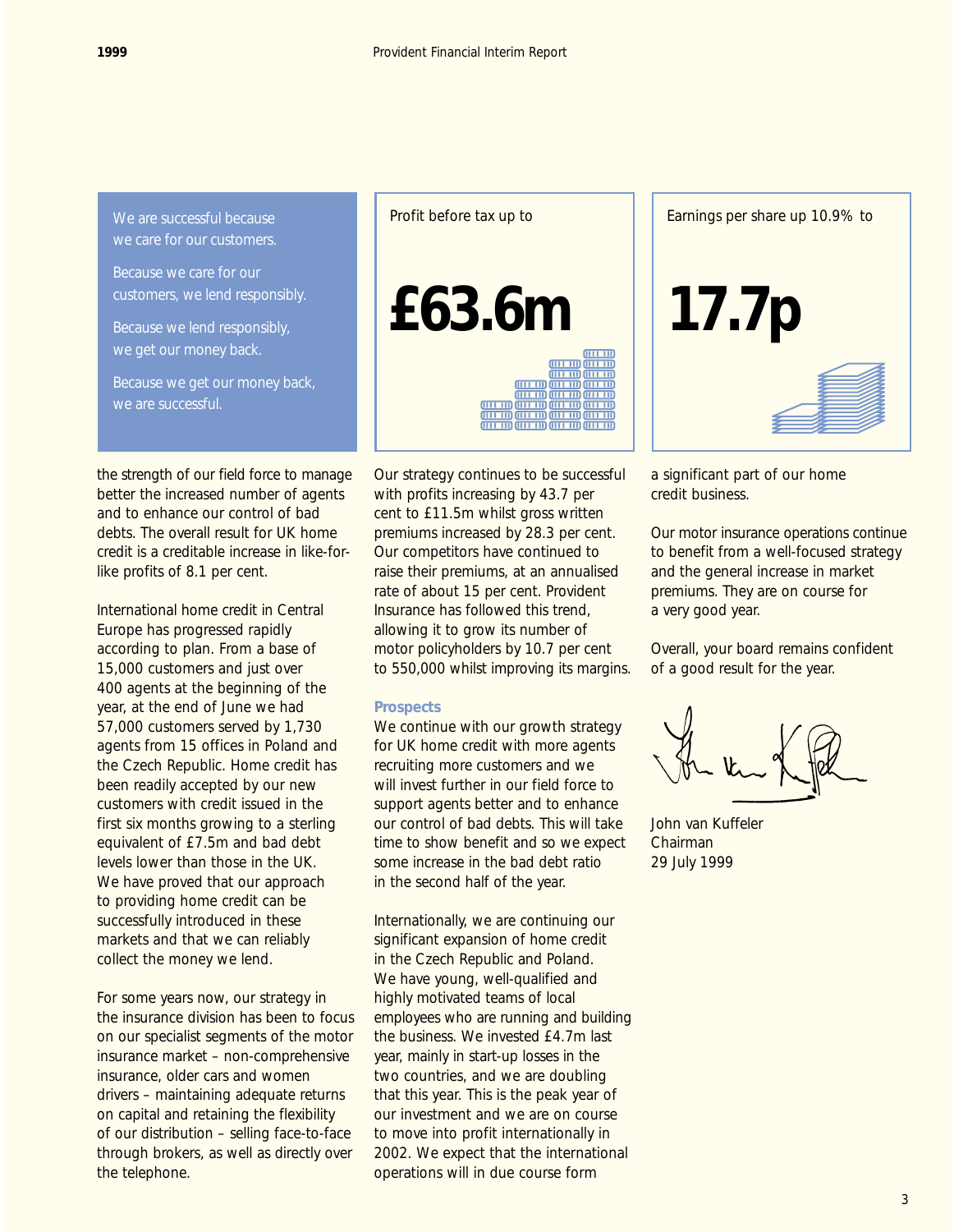## Consolidated profit and loss account

for the half-year ended 30 June 1999

|                                             | Unaudited<br>Half-year to<br>30 June 1999 | Unaudited<br>Half-year to<br>30 June 1998 | Audited<br>Full year<br>1998 |
|---------------------------------------------|-------------------------------------------|-------------------------------------------|------------------------------|
| <b>Turnover</b>                             | f'000<br>266,244                          | £'000<br>237.863                          | £'000<br>506,014             |
| Operating profit and profit before taxation | 63,605                                    | 61.028                                    | 145,900                      |
| Taxation (note 3)                           | (17, 809)                                 | (18, 919)                                 | (41, 115)                    |
| <b>Profit after taxation</b>                | 45,796                                    | 42.109                                    | 104,785                      |
| Dividends (note 4)                          | (25, 642)                                 | (116, 531)                                | (151, 776)                   |
| <b>Retained profit/(loss)</b>               | 20,154                                    | (74, 422)                                 | (46,991)                     |
| Earnings per share (note 5)                 |                                           |                                           |                              |
| <b>Basic</b>                                | 17.70p                                    | 15.96p                                    | 40.12p                       |
| <b>Diluted</b>                              | 17.49p                                    | 15.73p                                    | 39.65p                       |
| Dividend per share (note 4)                 | 9.90 <sub>p</sub>                         | 8.90 <sub>p</sub>                         | 22.50p                       |

The results shown in the profit and loss account derive wholly from continuing activities.

There is no material difference between the retained profit as shown above and the historical cost equivalent.

## Statement of total recognised gains and losses

for the half-year ended 30 June 1999

|                                                          | <b>Unaudited</b><br>Half-year to<br>30 June 1999<br>£'000 | Unaudited<br>Half-year to<br>30 June 1998<br>£'000 | Audited<br>Full year<br>1998<br>£'000 |
|----------------------------------------------------------|-----------------------------------------------------------|----------------------------------------------------|---------------------------------------|
| Profit after taxation                                    | 45,796                                                    | 42.109                                             | 104,785                               |
| Currency translation differences                         | (900)                                                     | (793)                                              | (527)                                 |
| Total recognised gains and losses relating to the period | 44.896                                                    | 41,316                                             | 104,258                               |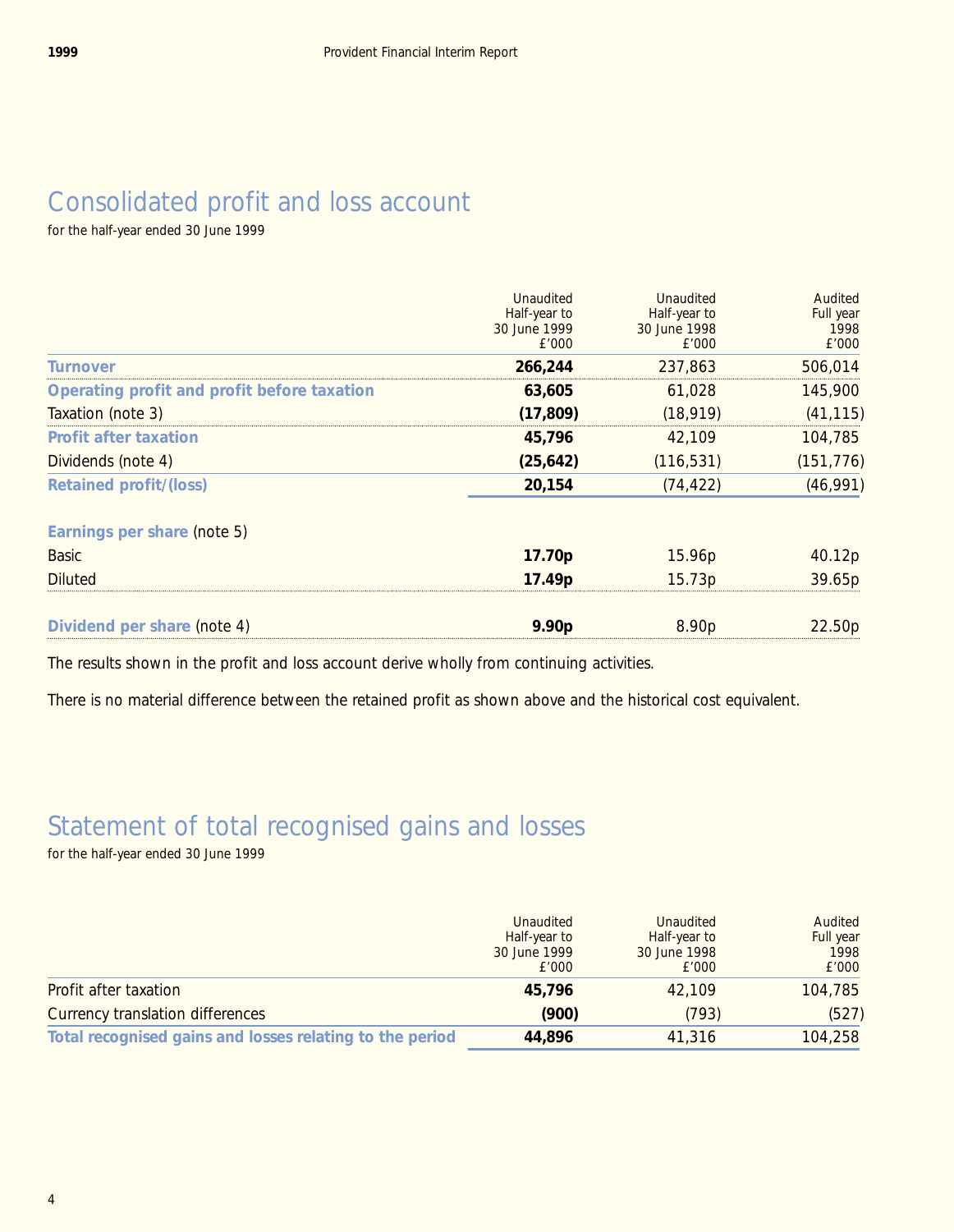## Segmental analysis of turnover

for the half-year ended 30 June 1999

|                           | Unaudited<br>Half-year to<br>30 June 1999<br>£'000 | Unaudited<br>Half-year to<br>30 June 1998<br>£'000 | Audited<br>Full year<br>1998<br>£'000 |
|---------------------------|----------------------------------------------------|----------------------------------------------------|---------------------------------------|
| UK home credit            | 196,123                                            | 184,235                                            | 390,642                               |
| International home credit | 2,150                                              | 93                                                 | 713                                   |
| Motor insurance           | 67.971                                             | 53,535                                             | 114,659                               |
|                           | 266,244                                            | 237,863                                            | 506,014                               |

## Segmental analysis of operating profit and profit before taxation

for the half-year ended 30 June 1999

|                                             | Unaudited<br>Half-year to<br>30 June 1999 | Unaudited<br>Half-year to<br>30 June 1998 | Audited<br>Full year<br>1998 |
|---------------------------------------------|-------------------------------------------|-------------------------------------------|------------------------------|
|                                             | £'000                                     | £'000                                     | E'000                        |
| UK home credit:                             |                                           |                                           |                              |
| Profit before interest                      | 69,194                                    | 66,965                                    | 158,827                      |
| Interest payable                            | (10, 290)                                 | (9.379)                                   | (21,917)                     |
| UK home credit                              | 58,904                                    | 57.586                                    | 136,910                      |
| International home credit                   | (4,201)                                   | (1,675)                                   | (4, 725)                     |
| Motor insurance                             | 11,510                                    | 8.012                                     | 19,619                       |
| Central costs                               | (2,608)                                   | (2,895)                                   | (5,904)                      |
| Operating profit and profit before taxation | 63,605                                    | 61.028                                    | 145,900                      |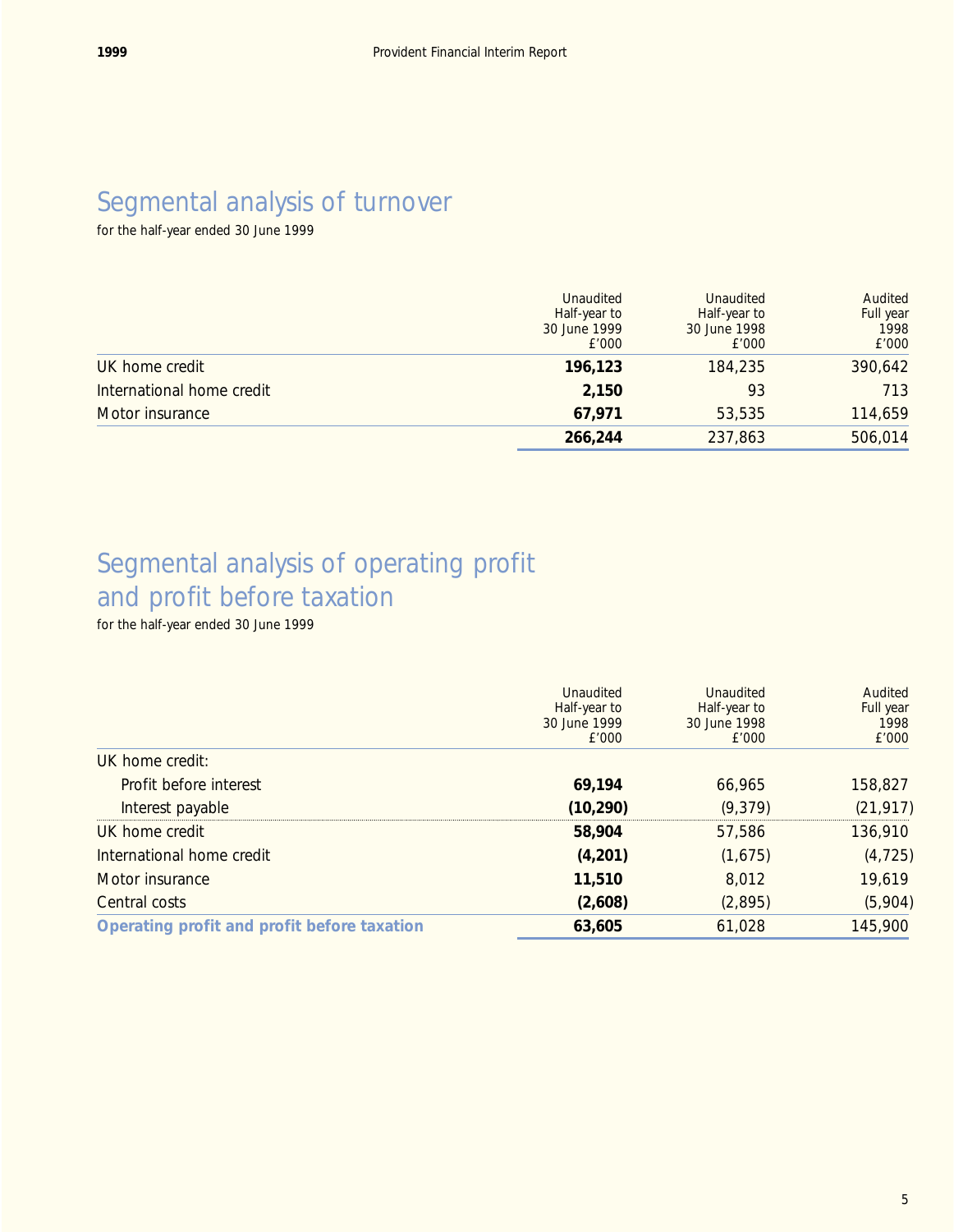## Consolidated balance sheet

as at 30 June 1999

|                                                           | Unaudited<br>As at<br>30 June 1999<br>£'000 | Unaudited<br>As at<br>30 June 1998<br>£'000 | Audited<br>As at 31<br>December 1998<br>£'000 |
|-----------------------------------------------------------|---------------------------------------------|---------------------------------------------|-----------------------------------------------|
| <b>Fixed assets</b>                                       | 36,583                                      | 33,423                                      | 36,571                                        |
| <b>Current assets</b>                                     |                                             |                                             |                                               |
| Amounts receivable from customers                         |                                             |                                             |                                               |
| - due within one year                                     | 471,897                                     | 432,086                                     | 522,318                                       |
| - due in more than one year                               | 7,086                                       | 7,809                                       | 8,896                                         |
| <b>Debtors</b>                                            | 117,294                                     | 138,875                                     | 107,303                                       |
| Investments                                               |                                             |                                             |                                               |
| - realisable within one year                              | 251,707                                     | 204,093                                     | 223,635                                       |
| - realisable in more than one year                        | 25,000                                      | 65,000                                      | 45,000                                        |
| Cash at bank and in hand                                  | 27,922                                      | 32,308                                      | 31,583                                        |
|                                                           | 900,906                                     | 880,171                                     | 938,735                                       |
| <b>Current liabilities</b>                                |                                             |                                             |                                               |
| Bank and other borrowings                                 | (41, 340)                                   | (19, 735)                                   | (25, 352)                                     |
| Creditors - amounts falling due within one year           | (120, 596)                                  | (135, 851)                                  | (116, 332)                                    |
| Insurance accruals and deferred income                    | (287, 763)                                  | (283, 798)                                  | (291, 840)                                    |
|                                                           | (449, 699)                                  | (439, 384)                                  | (433, 524)                                    |
| <b>Net current assets</b>                                 | 451,207                                     | 440,787                                     | 505,211                                       |
| <b>Total assets less current liabilities</b>              | 487,790                                     | 474,210                                     | 541,782                                       |
| <b>Non-current liabilities</b>                            |                                             |                                             |                                               |
| Bank and other borrowings                                 | (208, 936)                                  | (240, 155)                                  | (291, 437)                                    |
| Creditors - amounts falling due after more than one year  | (8, 783)                                    | (17, 761)                                   |                                               |
| Provision for liabilities and charges - deferred taxation | (3,043)                                     | (391)                                       | (3,043)                                       |
|                                                           | (220, 762)                                  | (258, 307)                                  | (294, 480)                                    |
| <b>Net assets</b>                                         | 267,028                                     | 215,903                                     | 247,302                                       |
| <b>Capital and reserves</b>                               |                                             |                                             |                                               |
| Called-up share capital                                   | 27,244                                      | 27,176                                      | 27,229                                        |
| Share premium account                                     | 48,217                                      | 43,452                                      | 47,760                                        |
| <b>Revaluation reserve</b>                                | 1,641                                       | 1,641                                       | 1,641                                         |
| Other reserves                                            | 2,451                                       | 2,451                                       | 2,451                                         |
| Profit and loss account                                   | 187,475                                     | 141,183                                     | 168,221                                       |
| <b>Equity shareholders' funds</b>                         | 267,028                                     | 215,903                                     | 247,302                                       |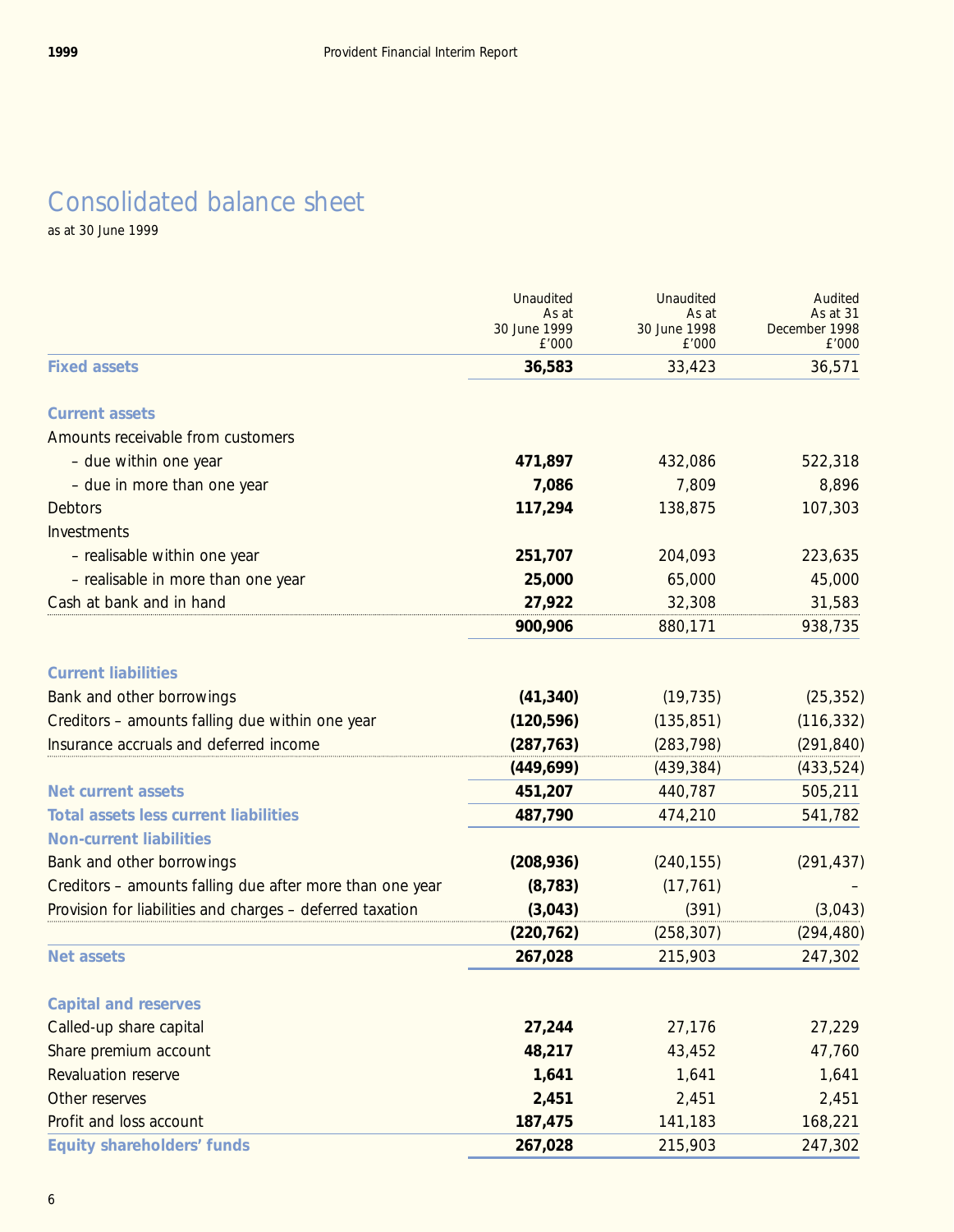## Notes to the financial information

Results for the half-year ended 30 June 1999

- **1** The financial information, which has been prepared on the basis of the accounting policies set out in the group's 1998 statutory accounts, does not constitute a set of statutory accounts and is unaudited.
- **2** The information relating to the full year ended 31 December 1998 is an extract from the latest published accounts on which the auditors gave an unqualified opinion and which have been delivered to the Registrar of Companies.
- **3** The taxation charge has been calculated by applying the directors' best estimate of the effective tax rate for the year, which is 28% (30 June 1998 – 31%), to the profit for the period.

#### **4 Dividends paid and proposed**

|                                                         | Unaudited<br>Half-year to<br>30 June 1999<br>£'000 | Unaudited<br>Half-year to<br>30 June 1998<br>f'000 | Audited<br>Full year<br>1998<br>£'000 |
|---------------------------------------------------------|----------------------------------------------------|----------------------------------------------------|---------------------------------------|
| (a) Interim dividend proposed $9.90p$ (1998 – $8.90p$ ) | 25,642                                             | 22,976                                             | 23,034                                |
| (b) Final dividend paid 13.60p                          |                                                    |                                                    | 35,187                                |
| (c) Dividend paid in connection                         |                                                    |                                                    |                                       |
| with share capital consolidation 35.00p                 |                                                    | 93,555                                             | 93,555                                |
|                                                         | 25,642                                             | 116,531                                            | 151,776                               |
| Dividend cover, excluding item 4(c) above, is:          | 1.79                                               | 1.83                                               | 1.80                                  |

#### **5 Earnings per share**

- (a) The basic earnings per share figure has been calculated using the profit for the period available for ordinary dividends of £45,796,000 (30 June 1998 – £42,109,000) and the weighted average number of shares outstanding during the period of 258,789,000 (30 June 1998 – 263,896,000). The calculation of the weighted average number of shares outstanding during the period excludes the 3,996,000 shares held by the Provident Financial Qualifying Employee Share Ownership Trust ("QUEST") at 30 June 1999 (30 June 1998 – 4,226,000) which are treated as cancelled for the purposes of calculating the weighted average number of shares outstanding until those shares vest unconditionally in the group's employees.
- (b) The diluted earnings per share figure has been calculated using the profit for the period available for ordinary dividends of £45,796,000 (30 June 1998 – £42,109,000). The weighted average number of shares outstanding during the period used in the calculation of diluted earnings per share is 261,788,000 (30 June 1998 – 267,679,000). This includes 2,999,000 (30 June 1998 – 3,783,000) dilutive ordinary shares in respect of outstanding options to purchase shares, including those options for which shares have already been issued to the QUEST.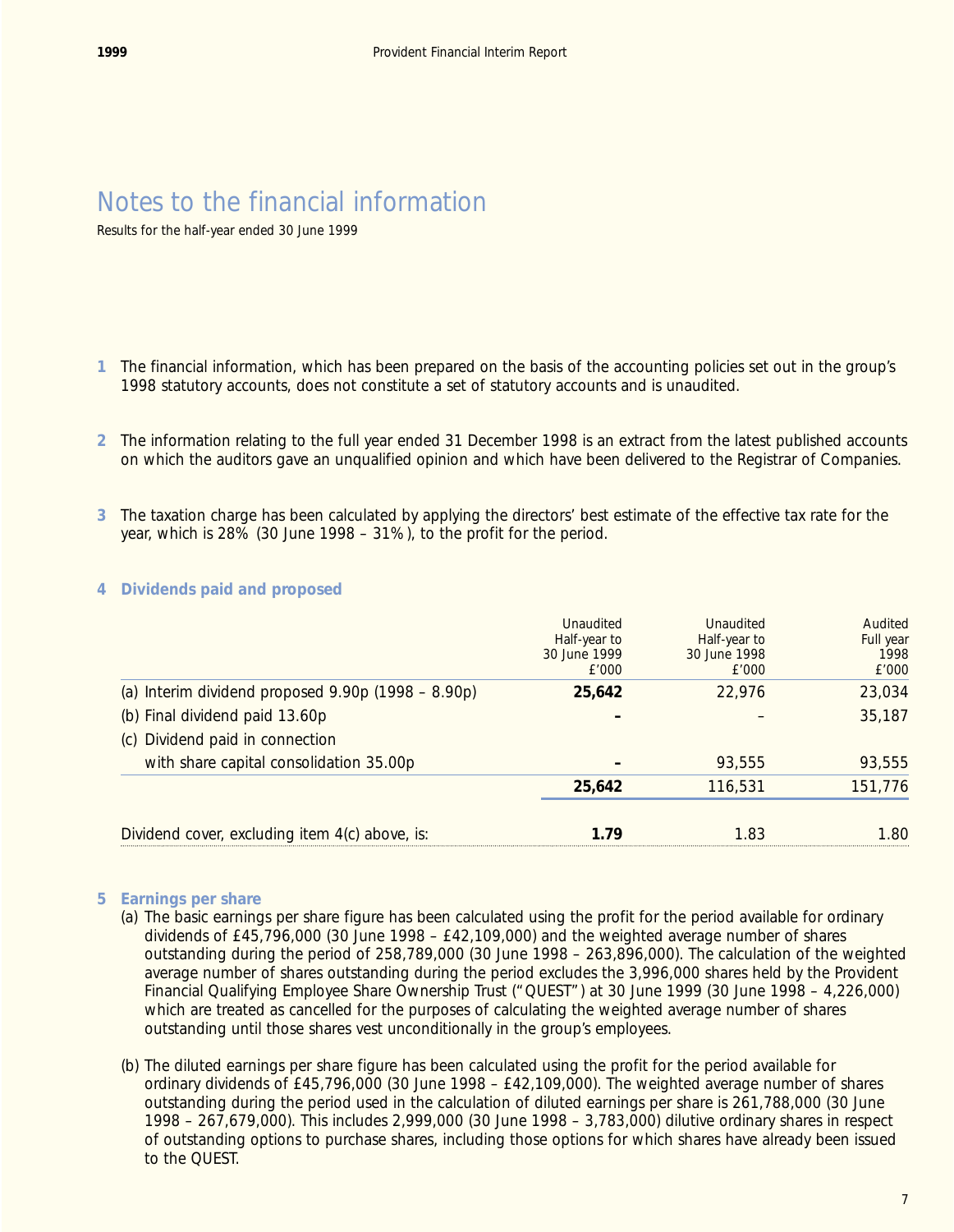## Notes to the financial information continued

Results for the half-year ended 30 June 1999

#### **6 Reconciliation of movement in equity shareholders' funds**

|                                                           | Unaudited<br>Half-year to<br>30 June 1999<br>f'000 | Unaudited<br>Half-year to<br>30 June 1998<br>£'000 | Audited<br>Full year<br>1998<br>£'000 |
|-----------------------------------------------------------|----------------------------------------------------|----------------------------------------------------|---------------------------------------|
| Profit attributable to equity shareholders                | 45,796                                             | 42.109                                             | 104,785                               |
| <b>Dividends</b>                                          | (25, 642)                                          | (116,531)                                          | (151, 776)                            |
| Retained profit /(loss)                                   | 20,154                                             | (74, 422)                                          | (46, 991)                             |
| New share capital issued                                  | 472                                                | 361                                                | 4.722                                 |
| Shares issued to the OUEST                                |                                                    |                                                    | (659)                                 |
| Currency translation differences                          | (900)                                              | (793)                                              | (527)                                 |
| Net addition to/(reduction in) equity shareholders' funds | 19.726                                             | (74.854)                                           | (43, 455)                             |
| Equity shareholders' funds at beginning of period         | 247,302                                            | 290,757                                            | 290.757                               |
| Equity shareholders' funds at end of period               | 267,028                                            | 215,903                                            | 247,302                               |

#### **7 Amounts receivable from customers**

|                                               | Unaudited<br>As at<br>30 June 1999 | Unaudited<br>As at<br>30 June 1998 | Audited<br>As at 31<br>December 1998 |
|-----------------------------------------------|------------------------------------|------------------------------------|--------------------------------------|
| (a) Instalment credit receivables             | £'000                              | £'000                              | £'000                                |
| Gross instalment credit receivables           | 746,858                            | 682,937                            | 807.541                              |
| Less: provision for bad and doubtful debts    | (88,984)                           | (75, 546)                          | (74, 103)                            |
| Instalment credit receivables after provision |                                    |                                    |                                      |
| for bad and doubtful debts                    | 657.874                            | 607.391                            | 733,438                              |
| Less: deferred revenue thereon                | (178, 891)                         | (167, 496)                         | (202, 224)                           |
|                                               | 478,983                            | 439.895                            | 531,214                              |
| Analysed as: - due within one year            | 471.897                            | 432,086                            | 522,318                              |
| - due in more than one year                   | 7.086                              | 7.809                              | 8.896                                |
|                                               | 478,983                            | 439.895                            | 531,214                              |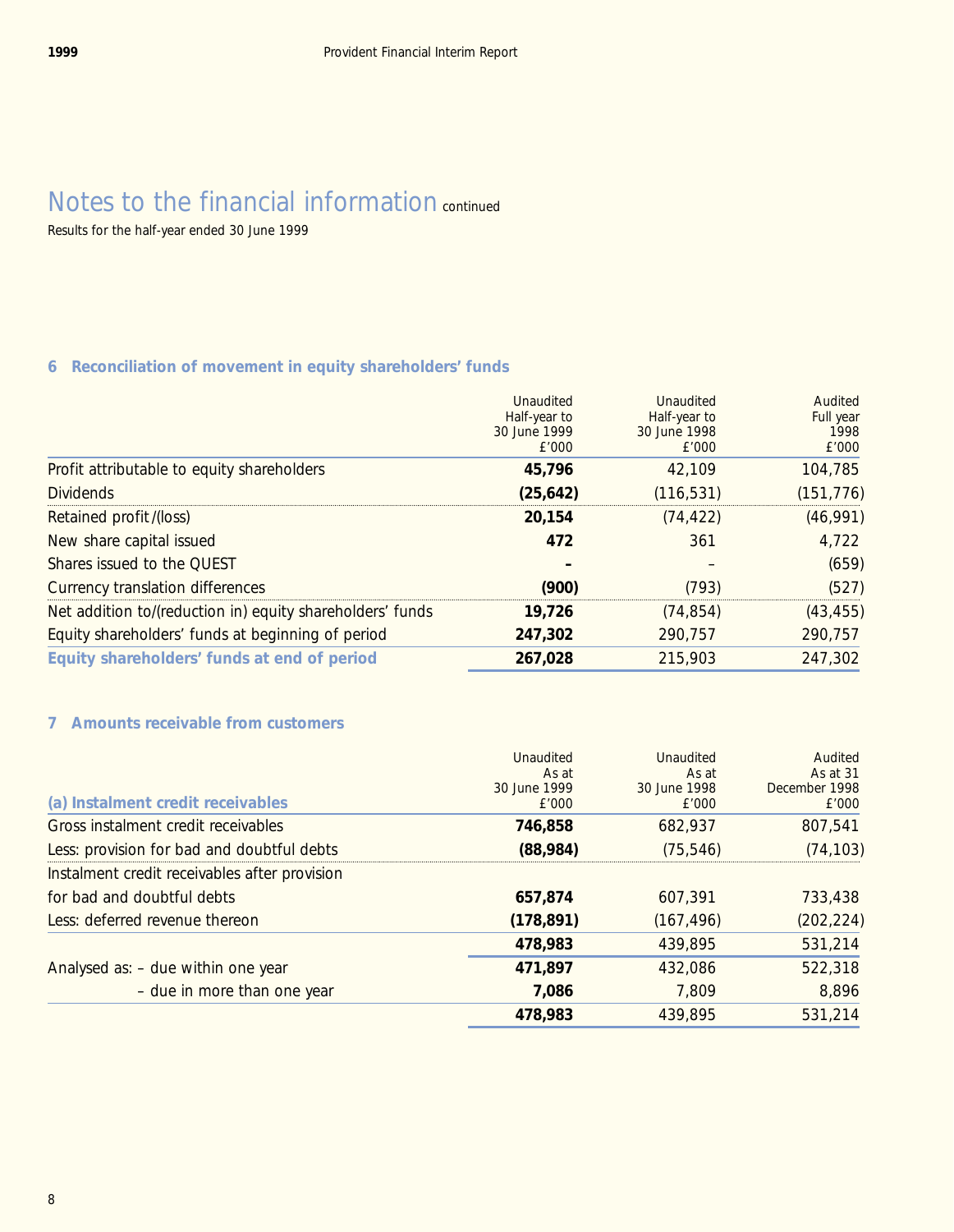## Notes to the financial information continued

Results for the half-year ended 30 June 1999

#### **7 Amounts receivable from customers** continued

| (b) Bad and doubtful debts                      | Unaudited<br>As at<br>30 June 1999<br>£'000 | Unaudited<br>As at<br>30 June 1998<br>£'000 | Audited<br>As at 31<br>December 1998<br>£'000 |
|-------------------------------------------------|---------------------------------------------|---------------------------------------------|-----------------------------------------------|
| Gross provision at end of period                | 88,984                                      | 75,546                                      | 74.103                                        |
| Less: deferred revenue thereon                  | (24, 497)                                   | (20, 439)                                   | (20, 874)                                     |
| Net provision at end of period                  | 64,487                                      | 55,107                                      | 53,229                                        |
| Net provision at start of period                | (53, 229)                                   | (48, 381)                                   | (48, 381)                                     |
| Increase in provision (net of deferred revenue) | 11,258                                      | 6,726                                       | 4,848                                         |
| Amounts written off (net of deferred revenue)   | 27,528                                      | 23,027                                      | 50,518                                        |
| Net charge to profit and loss account           |                                             |                                             |                                               |
| for bad and doubtful debts                      | 38,786                                      | 29,753                                      | 55,366                                        |
| Analysed as: - UK home credit                   | 38,513                                      | 29.737                                      | 55,301                                        |
| - International home credit                     | 273                                         | 16                                          | 65                                            |
|                                                 | 38,786                                      | 29.753                                      | 55,366                                        |

At 30 June 1999 the net amounts receivable from UK home credit customers were £474.4m (30 June 1998 – £439.6m) and from international home credit customers were £4.6m (30 June 1998 – £0.3m).

(c) The figures for receivables, provisions and bad and doubtful debts at 30 June 1999 should be compared with the equivalent information at 30 June 1998 in view of the long-established seasonal patterns in lending and collections.

#### **8 UK home credit – credit issued and collections**

|               | Half-year to<br>30 June 1999<br>£'000 | Half-year to<br>30 June 1998<br>£'000 | Growth<br>$\%$ |
|---------------|---------------------------------------|---------------------------------------|----------------|
| Credit issued | 350.634                               | 336,693                               | 4.1%           |
| Collections   | 563,272                               | 530,021                               | 6.3%           |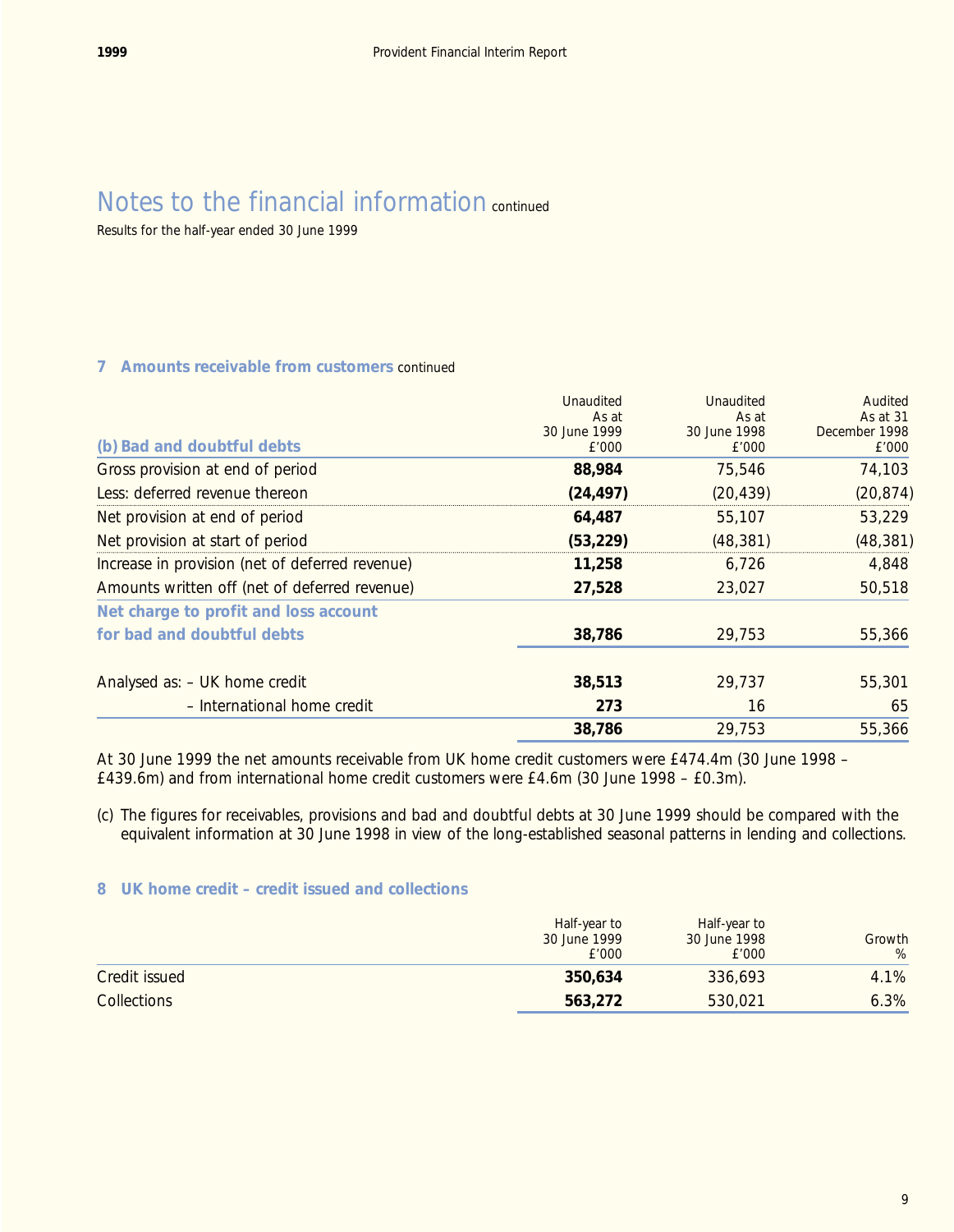### Notes to the financial information continued

Results for the half-year ended 30 June 1999

#### **9 Profit before tax on a like-for-like basis**

In May 1998 the company paid a dividend of £93.6m in connection with the share capital consolidation. This gave rise to additional interest costs in the first half of 1999 compared to the first half of 1998.

If this transaction had taken place on 1 January 1998, an additional interest cost of £3.1m would have been incurred in the first half of 1998 resulting in a reduction in profit before tax from £61.0m to £57.9m. Consequently, on a likefor-like basis, the profit in the first half of 1999 increased by 9.8%, from £57.9m to £63.6m.

For UK home credit, the additional interest costs of £3.1m would have reduced profit before tax in the first half of 1998 from £57.6m to £54.5m. On a like-for-like basis, therefore, UK home credit profit in the first half of 1999 increased by 8.1%, from £54.5m to £58.9m.

#### **10 Year 2000 and EMU**

Changes to ensure the efficient and effective transition of the group's major business systems through the millennium date change have been completed and successfully tested. Work on minor systems continues and is expected to be finished shortly. In addition, comprehensive continuity and contingency plans to safeguard the group's position in the event of disruption, particularly from external sources, are well advanced.

The estimated total cost to the group, which principally comprises internal development costs, is £2.1m, of which £1.7m had been incurred at 30 June 1999.

Work continues within the group on planning for European Monetary Union. It is still too early to forecast accurately the potential costs to the group of the euro's introduction in the UK.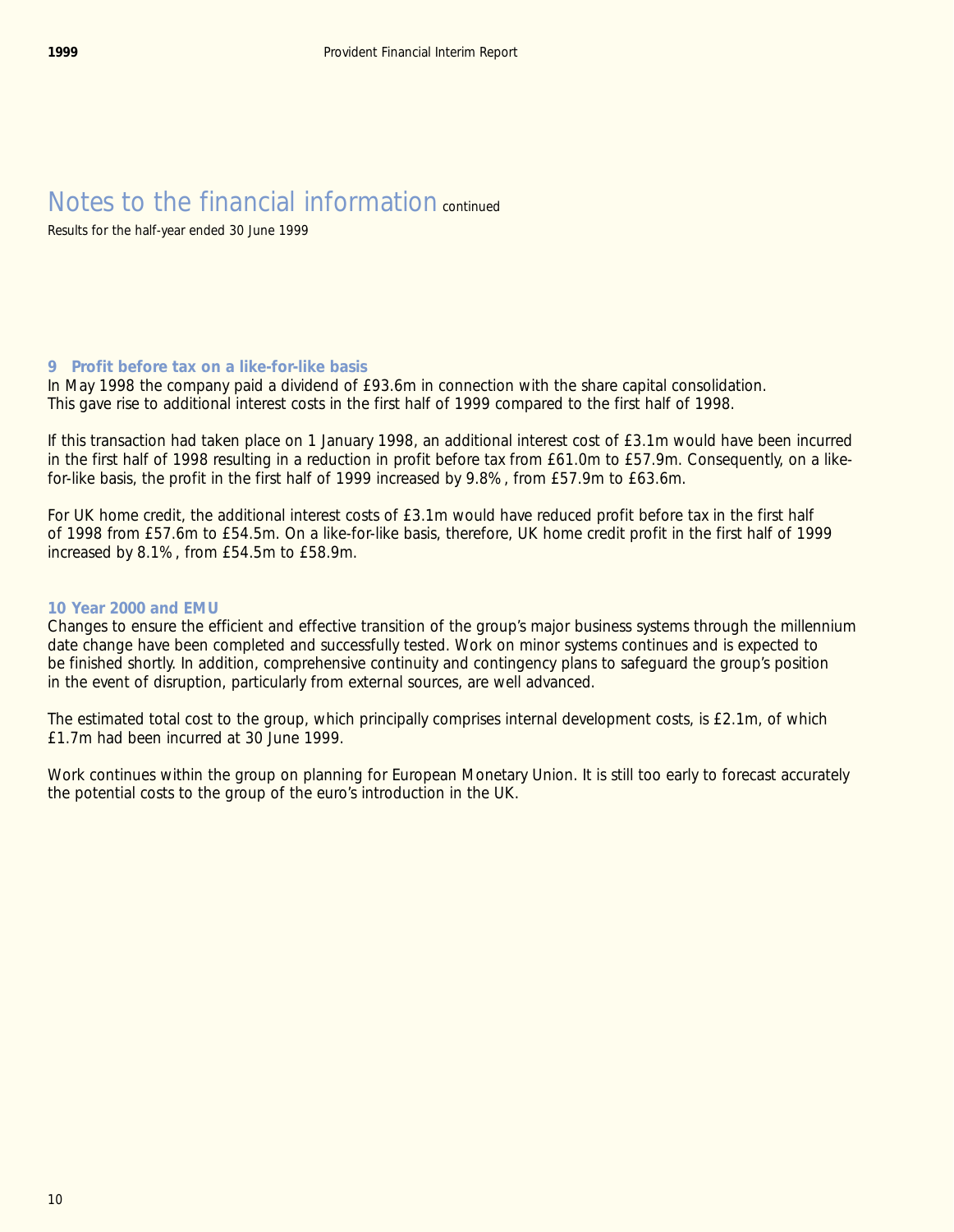## Independent review report to Provident Financial plc

#### **Introduction**

We have been instructed by the company to review the financial information set out on pages 4 to 10 and we have read the other information contained in the interim report and considered whether it contains any apparent misstatements or material inconsistencies with the financial information.

#### **Directors' responsibilities**

The interim report, including the financial information contained therein, is the responsibility of, and has been approved by, the directors. The Listing Rules of the London Stock Exchange require that the accounting policies and presentation applied to the interim figures should be consistent with those applied in preparing the preceding annual accounts except where any changes, and the reasons for them, are disclosed.

#### **Review work performed**

We conducted our review in accordance with guidance contained in Bulletin 1999/4 issued by the Auditing Practices Board. A review consists principally of making enquiries of group management and applying analytical procedures to the financial information and underlying financial data, and based thereon, assessing whether the accounting policies and presentation have been consistently applied unless otherwise disclosed. A review excludes audit procedures such as tests of controls and verification of assets, liabilities and transactions. It is substantially less in scope than an audit performed in accordance with Auditing Standards and therefore provides a lower level of assurance than an audit. Accordingly, we do not express an audit opinion on the financial information.

#### **Review conclusion**

On the basis of our review we are not aware of any material modifications that should be made to the financial information as presented for the six months ended 30 June 1999.

PricewaterhouseCoopers Chartered Accountants and Registered Auditors Leeds 29 July 1999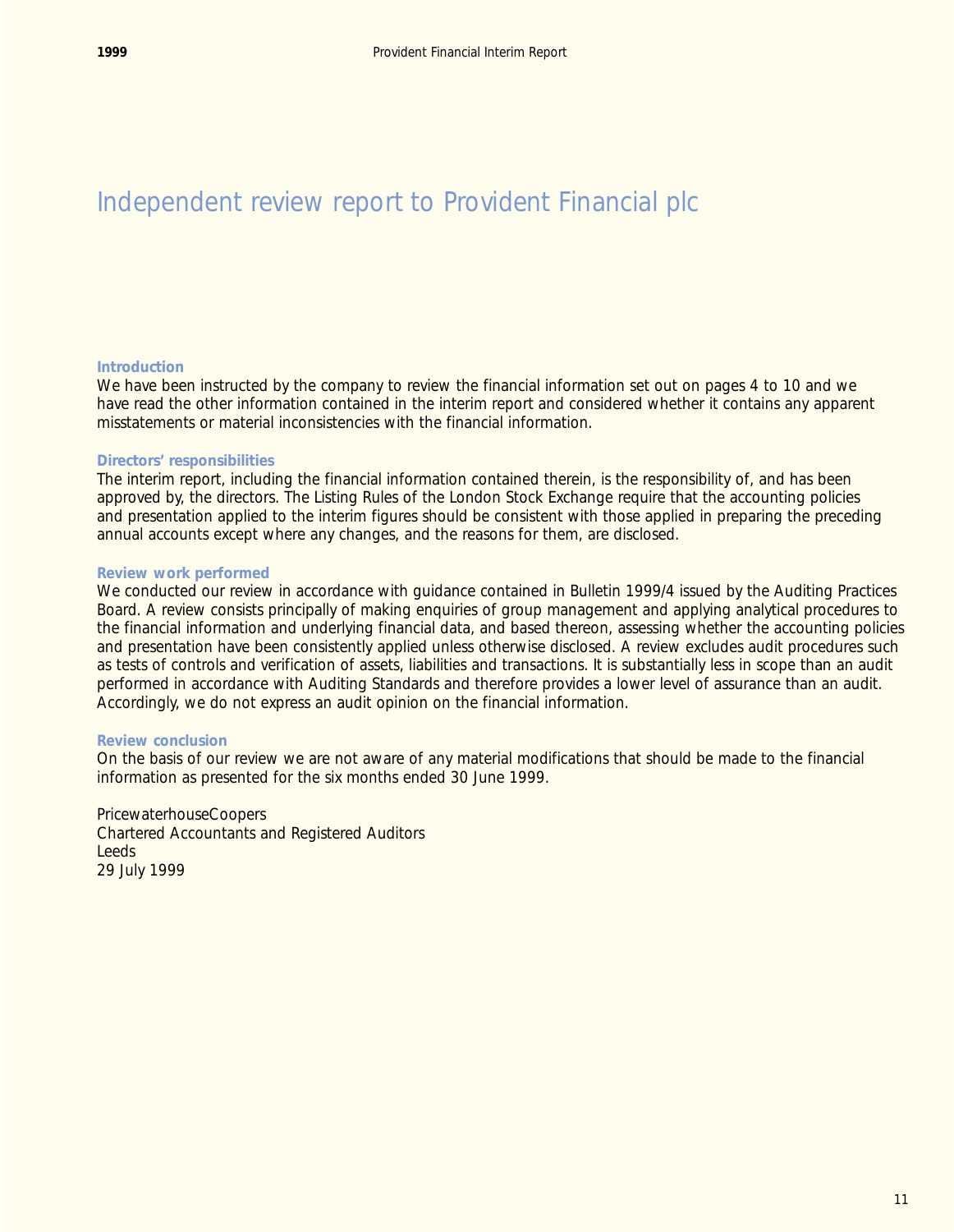## Shareholder information

- **1** The shares will be marked ex-dividend on 20 September 1999.
- **2** The interim dividend will be paid on 20 October 1999 to shareholders on the register at the close of business on 24 September 1999.
- **3** Dividend warrants/vouchers will be posted on 18 October 1999.
- **4** The interim report will be posted to shareholders on 12 August 1999.
- **5** The Provident Financial Company Nominee Scheme ("the Scheme") enables shareholders who are eligible to use it, namely individuals, to take advantage of the CREST system for settling transactions in shares in the company by means of a low-cost dealing service. It includes a dividend reinvestment scheme. Shareholders who wish to take advantage of the Scheme should contact the company's registrar, IRG plc, Bourne House, 34 Beckenham Road, Beckenham, Kent BR3 4TU (telephone: 0208 639 2000) to request an information pack.
- **6** In April 1999, the general and single company PEPs dedicated to the company's shares which were operated by Bradford & Bingley PEPs Limited were transferred to The Share Centre Limited, PO Box 1000, Tring, Hertfordshire HP23 5AN (telephone: 0800 800008). It is no longer possible to make a further subscription into a PEP but it is possible to subscribe to an Individual Savings Account ("an ISA") which confers similar benefits in relation to shares held in it.
- **7** Shareholders may take out an ISA with a provider of their choice. However, the company has made arrangements with Redmayne Bentley for the provision of an ISA for its shareholders and employees. Shareholders who wish to take advantage of this should contact Redmayne Bentley, Merton House, 84 Albion Street, Leeds, West Yorkshire LS1 6AG (telephone: 0113 243 6941). Please note that the suitability of an ISA for an individual depends on his/her tax position.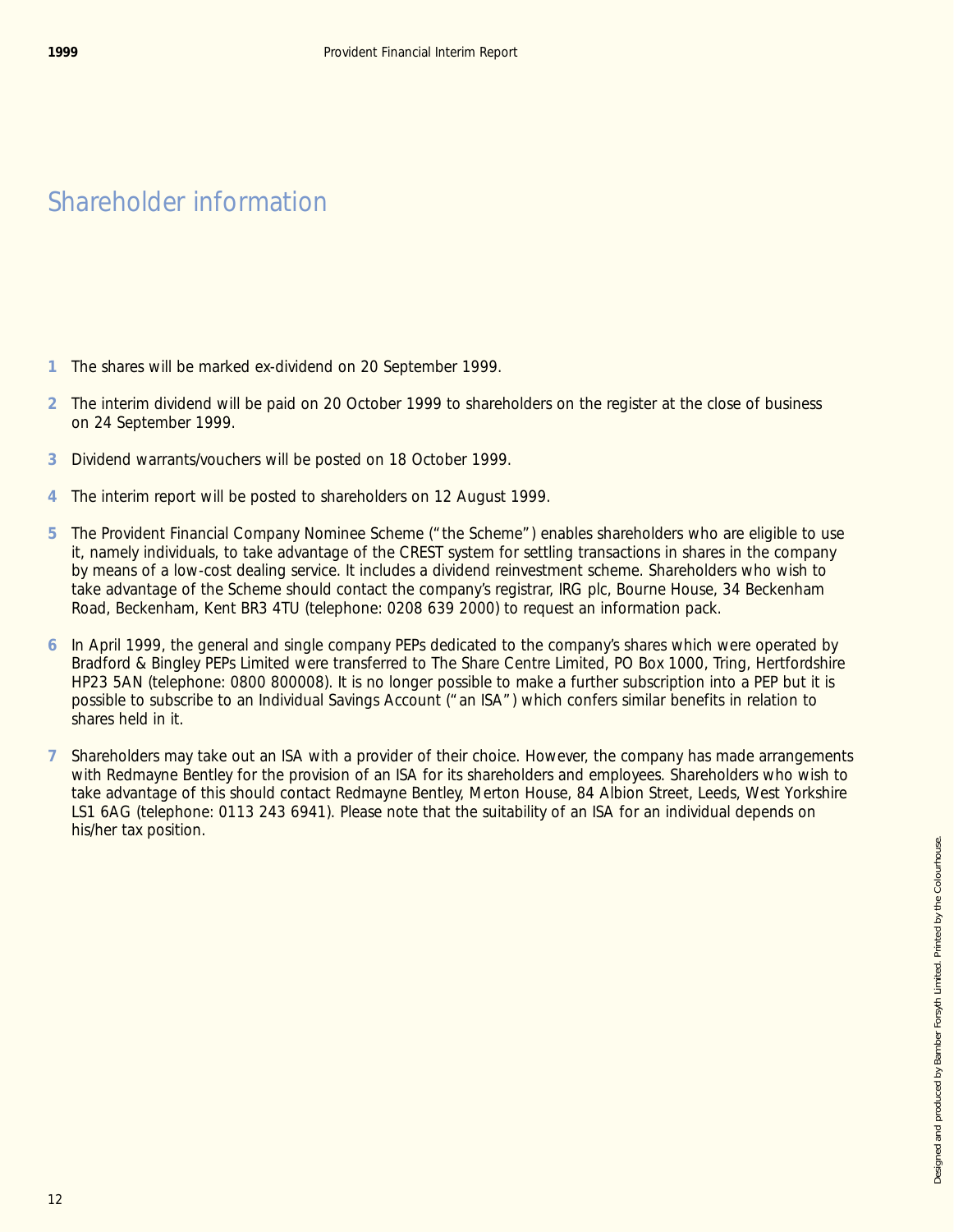### **Directors**

**Executive directors** John P de Blocq van Kuffeler MA FCA Chairman

Howard J Bell MBA Chief Executive

Robin J Ashton BA ACA Deputy Chief Executive and Home Credit Director

Peter W Bretherton LLM Director of Corporate Affairs and Secretary

Peter R Fryer MBA Financial Services Director

John A Harnett BA ACA Finance Director

**Non-executive directors** Charles H Gregson BA Deputy Chairman and Chairman of the audit committee

Peter A Davis MA FCA Chairman of the remuneration committee

Angela C M Heylin OBE FCIM FIPR

James C Hodkinson